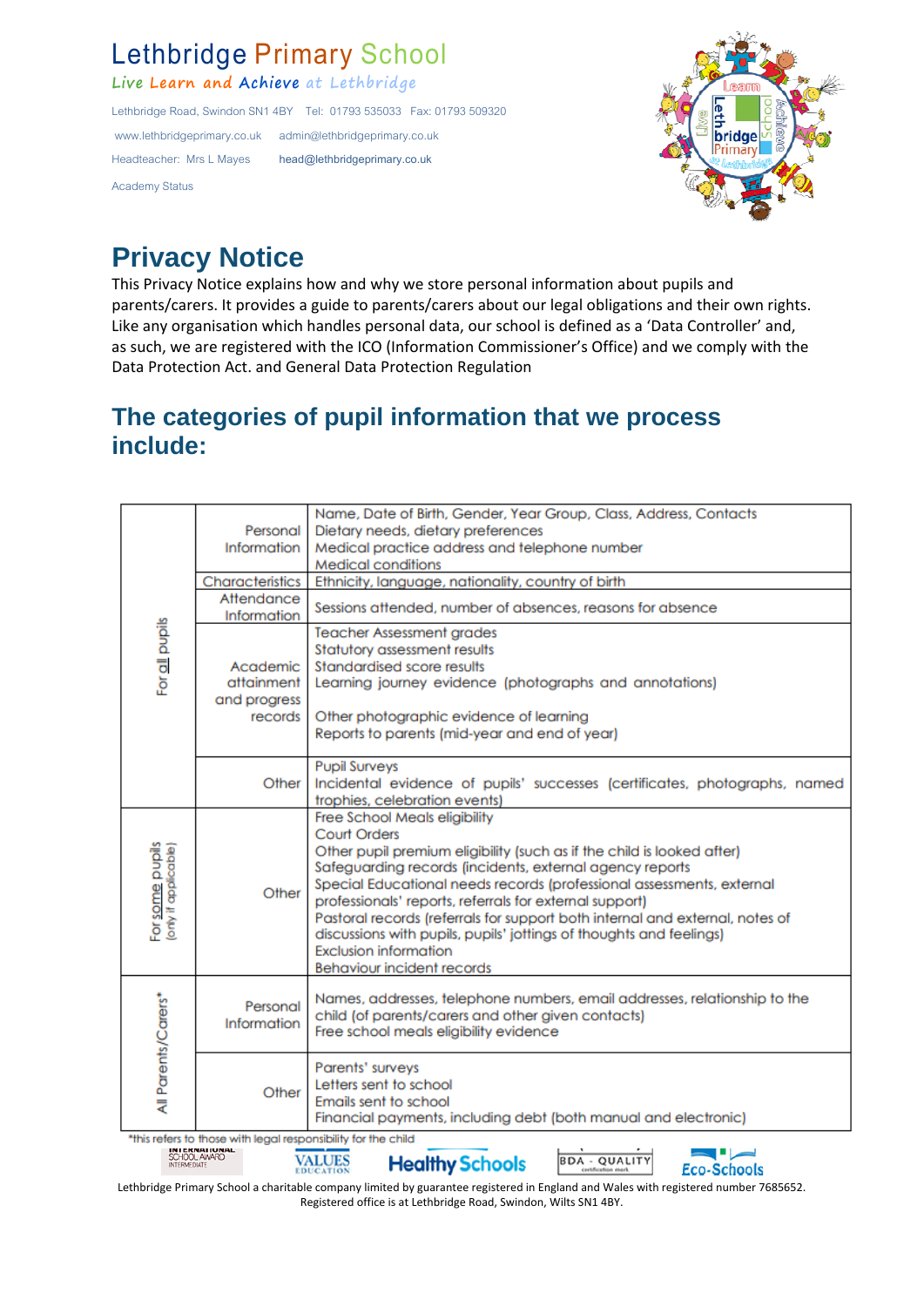This list is not exhaustive.

# **Why we collect and use pupil information**

We collect and use pupil information, for the following purposes:

- To support pupil learning
- To keep informed to keep children safe
- To monitor and report on pupil progress
- To provide appropriate pastoral care
- To comply with the law regarding data sharing
- To meet the statutory duties placed upon us for DfE data collections We use the parents' data:
- To assess the quality of our services
- To comply with the law regarding data sharing
- To ensure financial stability

Under the General Data Protection Regulation (GDPR), the lawful bases we rely on for processing pupil information are:

The lawful bases for processing personal data are set out in Article 6 of the General Data Protection Regulation. The school processed such data because we have: (6a) Consent: parents have given clear consent for us to process their (and their child's) personal data for the purposes indicated above. (6c) A Legal obligation: the processing is necessary for us to comply with the law (e.g. we are required by law to submit certain teacher assessment information and to safeguard pupils' welfare by sharing information with other agencies). (6d) A duty to safeguard pupils: the processing is necessary in order to protect the vital interests of the data subject (children); (e.g. if we are required to share medical history information with emergency services in the event of an accident or to other agencies when a child may be in danger).

Special Categories of data are set out in Article 9 of the General data Protection Regulation. The school processes such data because we have: (9.2b) processing is necessary for the purposes of carrying out the obligations and exercising specific rights of the controller or of the data subject in the field of social security and social protection law in so far as it is authorised by Union or Member State law or a collective agreement pursuant to Member State law providing for appropriate safeguards for the fundamental rights and the interests of the data subject.

### **How we collect pupil information**

We collect pupil information via registration forms at the start of the school year or Common Transfer File (CTF) or secure file transfer from the previous setting.

Pupil data is essential for the schools' operational use. Whilst the majority of pupil information you provide to us is mandatory, some of it requested on a voluntary basis. In order to comply with the data protection legislation, we will inform you at the point of collection, whether you are required to provide certain pupil information to us or if you have a choice in this.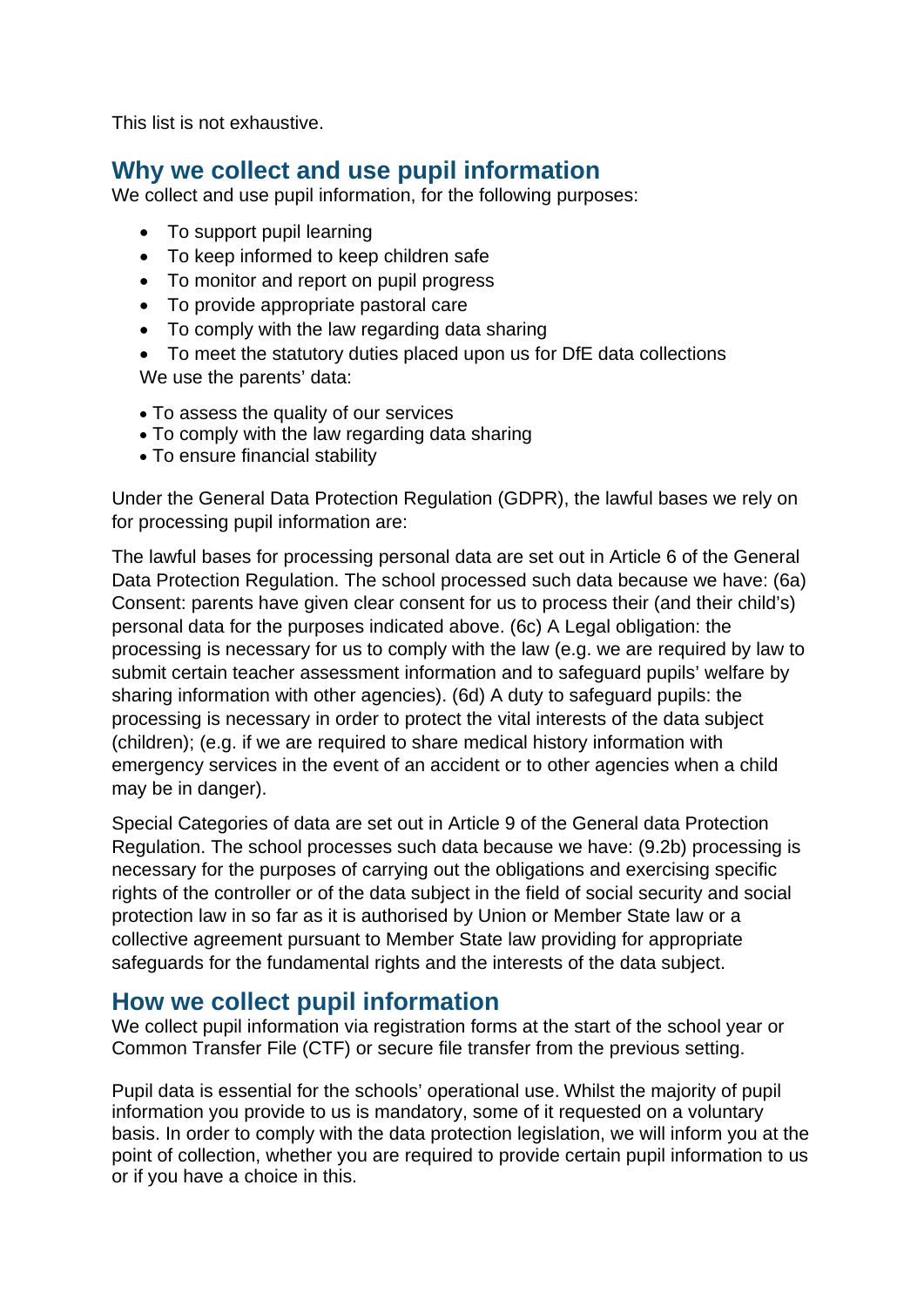### **How we store pupil data**

We hold pupil data securely for the set amount of time shown in our data retention schedule. For more information on our data retention schedule and how we keep your data safe, please speak to the School Business Manager.

All confidential information is kept secure either on encrypted, password protected devices or paper copies kept on the school site. Once the deadline for retaining information has passed, data kept electronically is deleted and paper copies are destroyed in conjunction with the retention schedule.

# **Who we share pupil information with**

We routinely share pupil information with:

- Schools that the pupil attends after leaving us
- Our local authority
- The Department for Education (DfE)
- Children's Social Care (when safeguarding pupils' welfare)
- External professionals who visit school (such as Educational Psychologists)
- Suppliers and service providers with whom we have a contract
- Voluntary organisations linked to the school

# **Why we regularly share pupil information**

We do not share information about our pupils with anyone without consent unless the law and our policies allow us to do so.

#### **Department for Education**

The Department for Education (DfE) collects personal data from educational settings and local authorities via various statutory data collections. We are required to share information about our pupils with the Department for Education (DfE) either directly or via our local authority for the purpose of those data collections, under:

section 3 of The Education (Information About Individual Pupils) (England) Regulations 2013.

All data is transferred securely and held by DfE under a combination of software and hardware controls, which meet the current government security policy framework.

For more information, please see 'How Government uses your data' section.

# **Requesting access to your personal data**

Under data protection legislation, parents and pupils have the right to request access to information about them that we hold. To make a request for your personal information, or be given access to your child's educational record, contact our Data Protection Officer, Richard Morley of SchoolsPro TLC Ltd.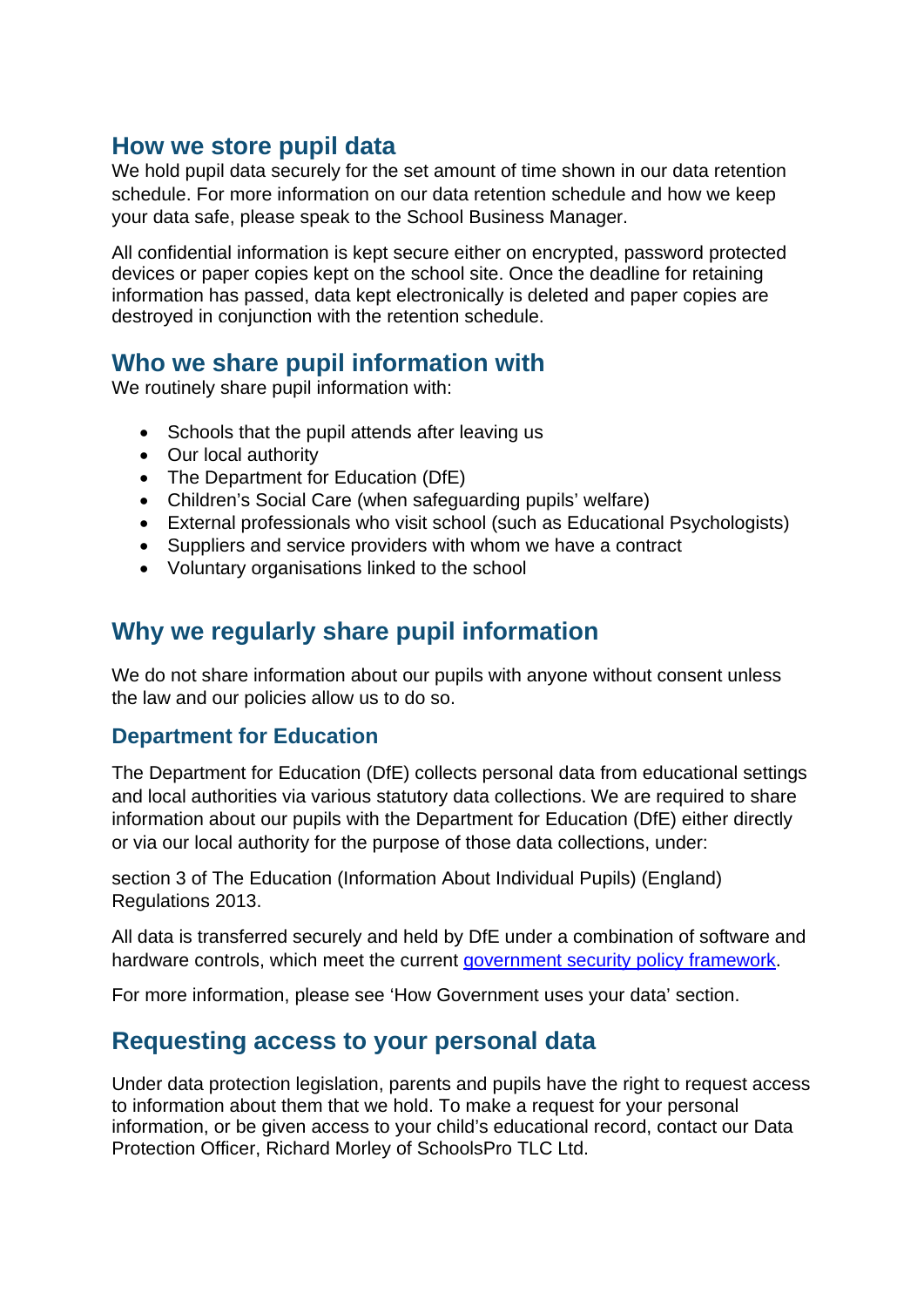You also have the right to:

- object to processing of personal data that is likely to cause, or is causing, damage or distress
- prevent processing for the purpose of direct marketing
- object to decisions being taken by automated means
- in certain circumstances, have inaccurate personal data rectified, blocked, erased or destroyed; and
- a right to seek redress, either through the ICO, or through the courts

If you have a concern or complaint about the way we are collecting or using your personal data, you should raise your concern with us in the first instance or directly to the Information Commissioner's Office at https://ico.org.uk/concerns/

# **Contact**

**If you would like to discuss anything in this privacy notice, please contact the Headteacher.**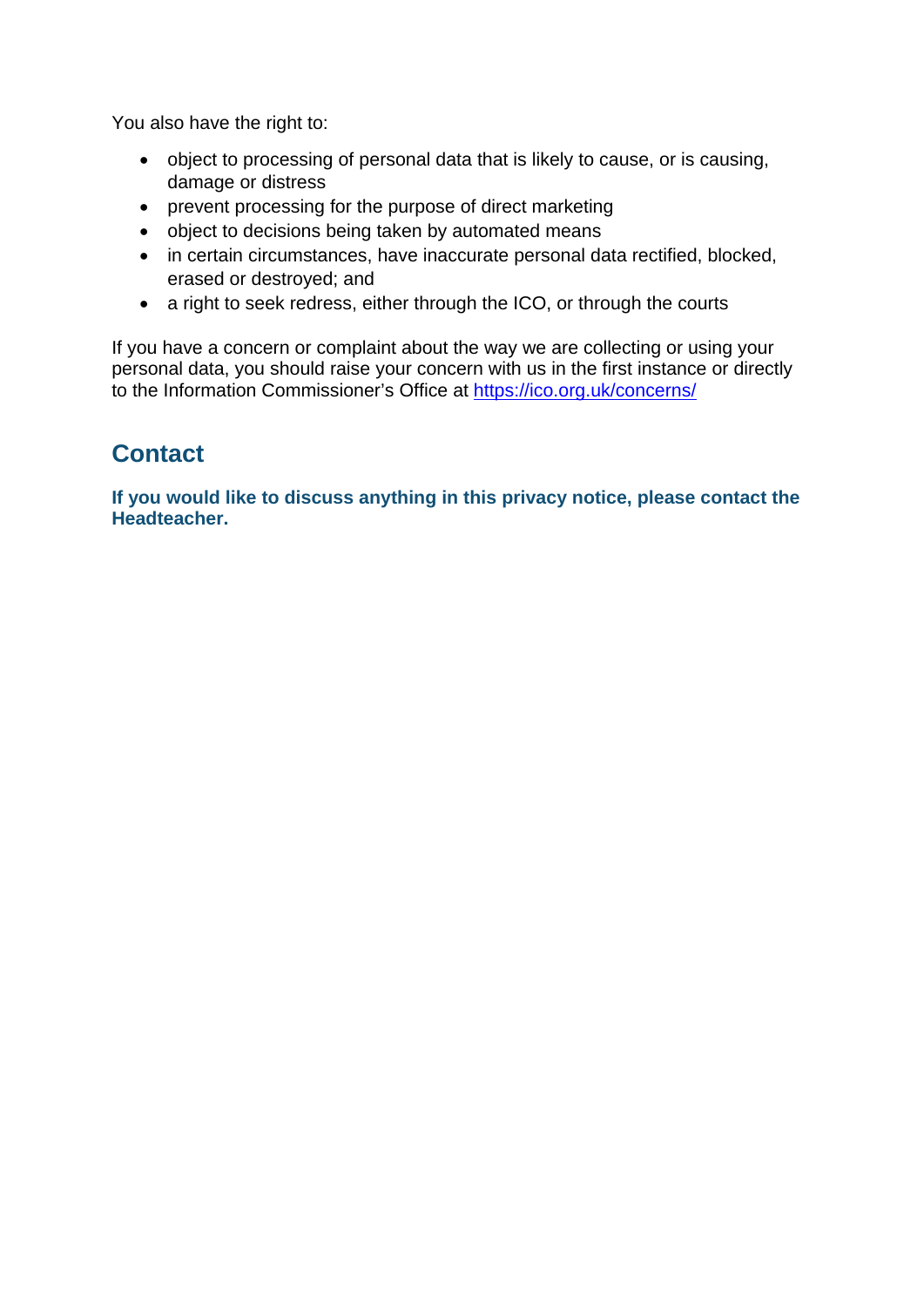# **How Government uses your data**

The pupil data that we lawfully share with the DfE through data collections:

- underpins school funding, which is calculated based upon the numbers of children and their characteristics in each school.
- informs 'short term' education policy monitoring and school accountability and intervention (for example, school GCSE results or Pupil Progress measures).
- supports 'longer term' research and monitoring of educational policy (for example how certain subject choices go on to affect education or earnings beyond school)

### **Data collection requirements**

To find out more about the data collection requirements placed on us by the Department for Education (for example; via the school census) go to https://www.gov.uk/education/data-collection-and-censuses-for-schools

### **The National Pupil Database (NPD)**

Much of the data about pupils in England goes on to be held in the National Pupil Database (NPD).

The NPD is owned and managed by the Department for Education and contains information about pupils in schools in England. It provides invaluable evidence on educational performance to inform independent research, as well as studies commissioned by the Department.

It is held in electronic format for statistical purposes. This information is securely collected from a range of sources including schools, local authorities and awarding bodies.

To find out more about the NPD, go to https://www.gov.uk/government/publications/national-pupil-database-user-guide-andsupporting-information

### **Sharing by the Department**

The law allows the Department to share pupils' personal data with certain third parties, including:

- schools
- local authorities
- researchers
- organisations connected with promoting the education or wellbeing of children in England
- other government departments and agencies